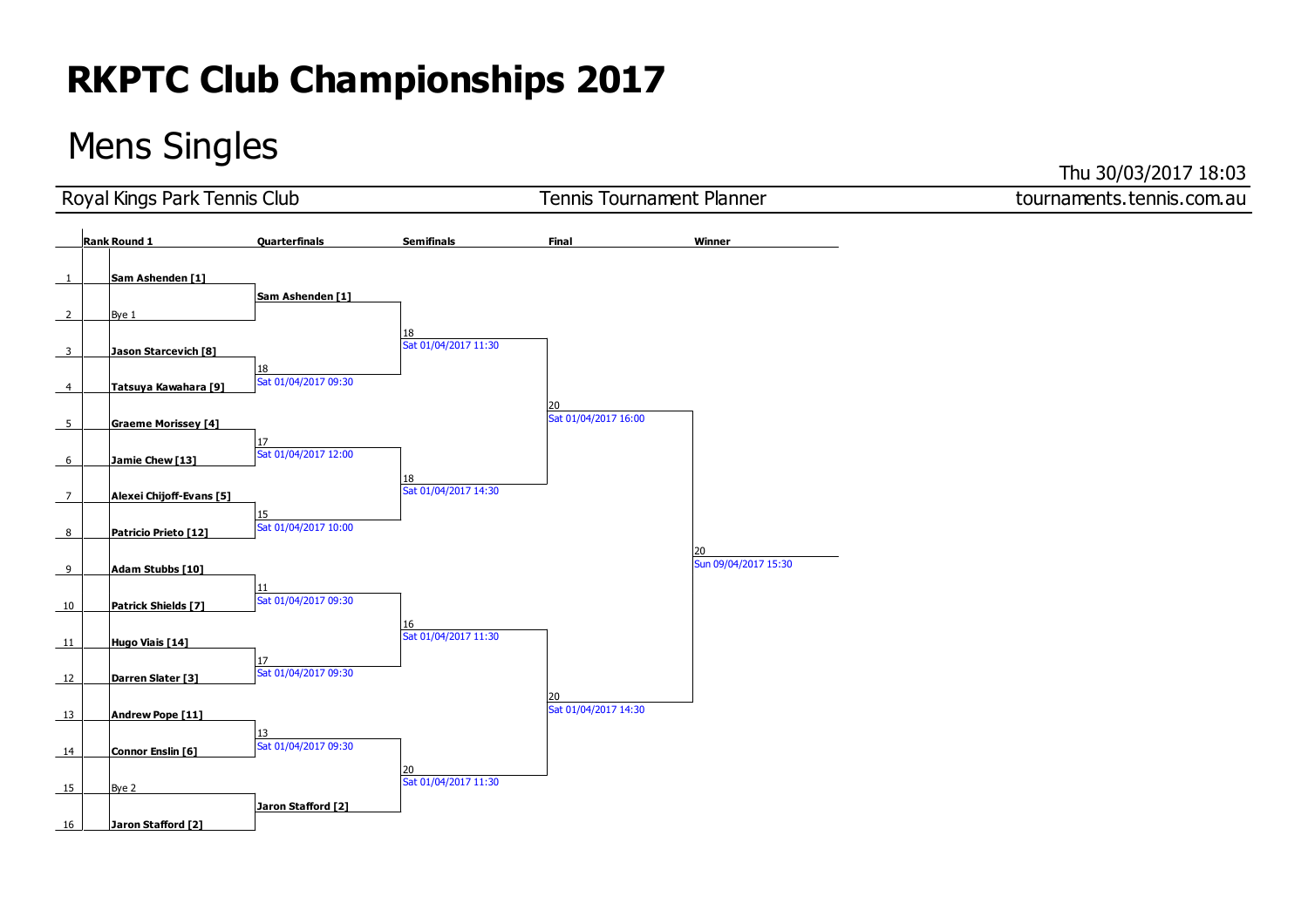### Mens Doubles

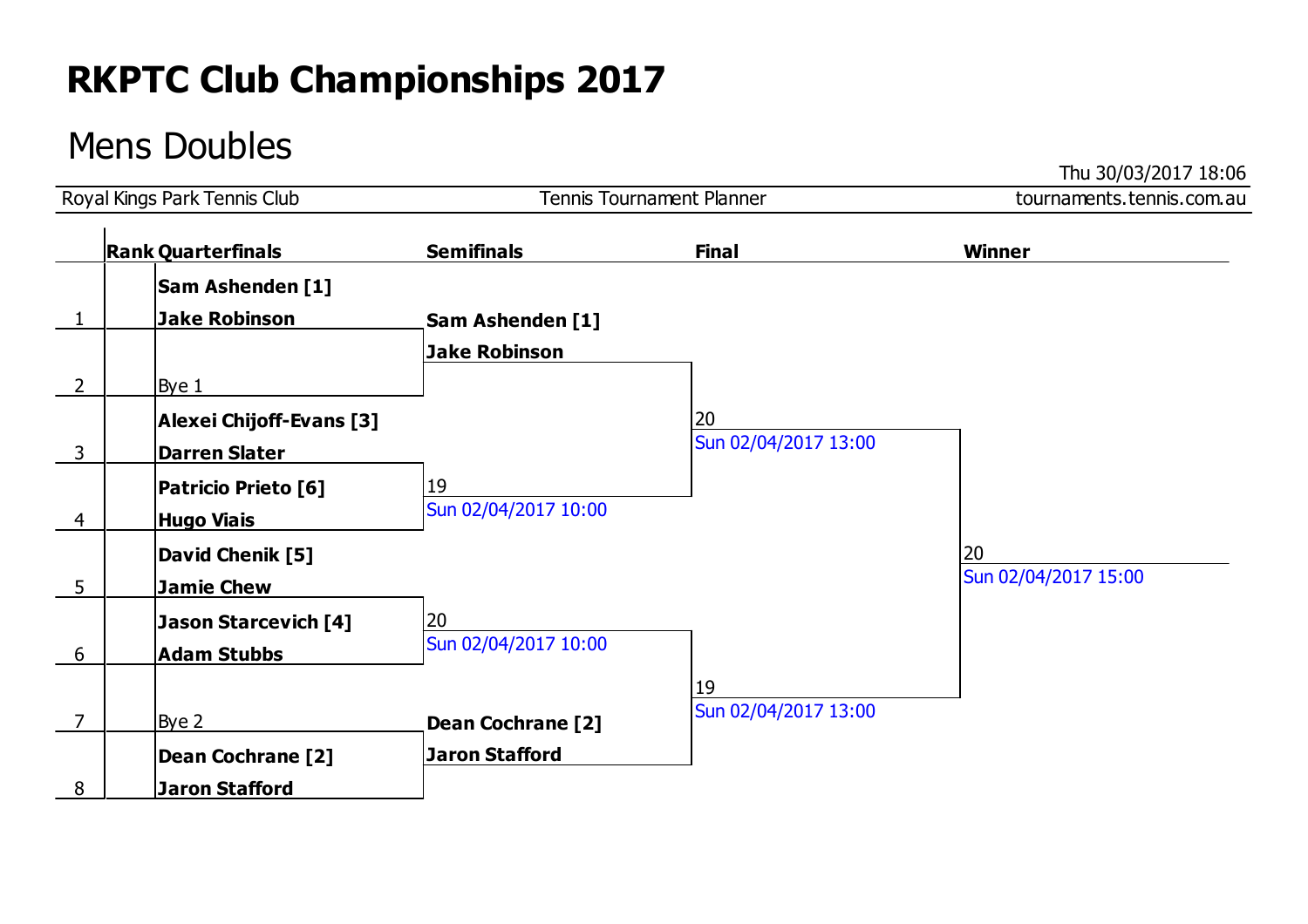#### Womens Singles

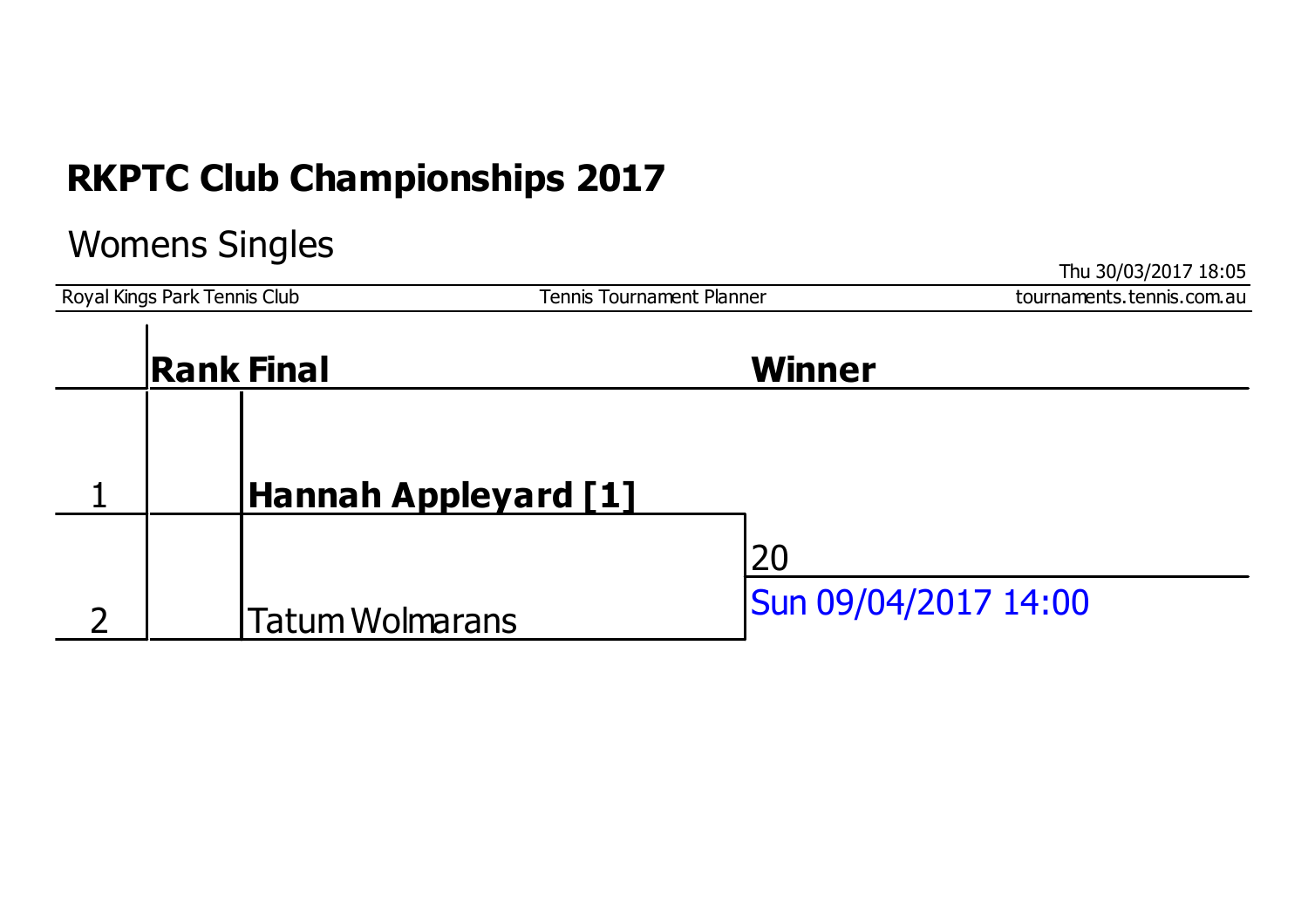### Womens Doubles

|                | Royal Kings Park Tennis Club            |                               | <b>Tennis Tournament Planner</b>                |                                                 |                | tournaments.tennis.com.au |
|----------------|-----------------------------------------|-------------------------------|-------------------------------------------------|-------------------------------------------------|----------------|---------------------------|
|                | Rank                                    |                               | 2                                               | 3                                               |                |                           |
| T              | Hannah Appleyard<br>Brittany Sheed      |                               | 12:00 19                                        | R2 Sat 01/04/2017 R3 Sat 01/04/2017<br>14:30 19 | R1             |                           |
| 2              | Nina Catovic<br>Astrid Kanther          | R2 Sat 01/04/2017<br>12:00 19 |                                                 | R1 Sat 01/04/2017<br>10:00 20                   | R <sub>3</sub> |                           |
| 3              | Nicole Sewell<br><b>Tatum Wolmarans</b> | 14:30 19                      | R3 Sat 01/04/2017 R1 Sat 01/04/2017<br>10:00 20 |                                                 | <b>R2</b>      |                           |
| $\overline{4}$ | Bye                                     | R1                            | R <sub>3</sub>                                  | <b>R2</b>                                       |                |                           |

| <b>Standings</b>                            | PI. | Pts | <b>Sets</b> | Games   |
|---------------------------------------------|-----|-----|-------------|---------|
| 1 Hannah Appleyard<br><b>Brittany Sheed</b> | 0   |     | $0 - 0$     | $0 - 0$ |
| 1 Nina Catovic<br><b>Astrid Kanther</b>     | 0   |     | $0 - 0$     | $0 - 0$ |
| 1 Nicole Sewell<br><b>Tatum Wolmarans</b>   | 0   |     | $0 - 0$     | $0 - 0$ |
|                                             | 0   |     | $(1 - 0)$   | () – () |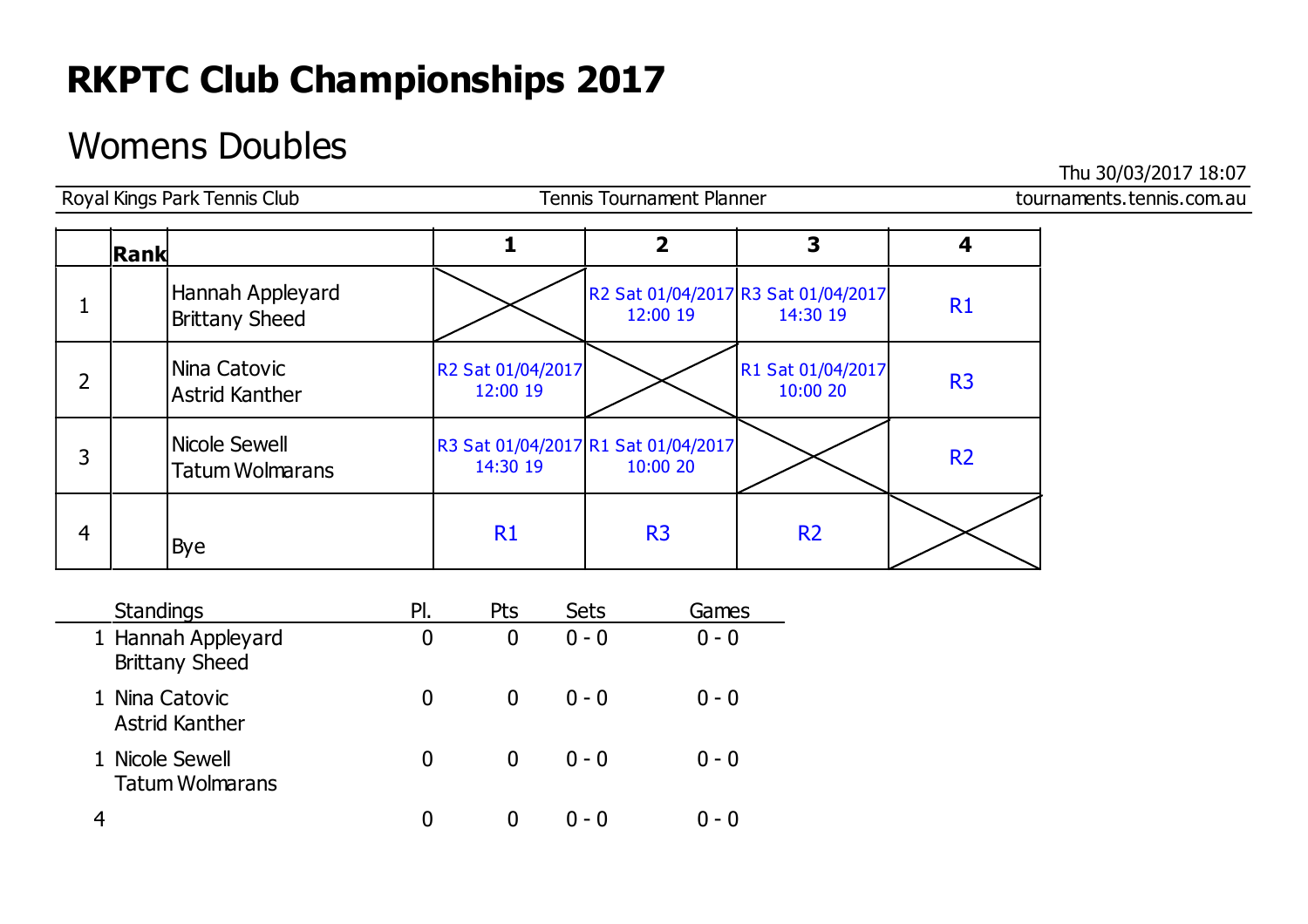### Mixed Doubles

|                              |                          |                           | Thu 30/03/2017 18:00      |  |
|------------------------------|--------------------------|---------------------------|---------------------------|--|
| Royal Kings Park Tennis Club |                          | Tennis Tournament Planner | tournaments.tennis.com.au |  |
|                              | <b>Rank Semifinals</b>   | <b>Final</b>              | Winner                    |  |
|                              | <b>Jake Robinson [1]</b> |                           |                           |  |
|                              | <b>Hannah Appleyard</b>  |                           |                           |  |
|                              | <b>David Chenik [3]</b>  | 20                        |                           |  |
| $\overline{2}$               | <b>Jenny Chenik</b>      | Sun 09/04/2017 10:00      |                           |  |
|                              | Jamie Chew [4]           |                           | 20                        |  |
| 3                            | <b>Caroline Clugston</b> |                           | Sun 09/04/2017 12:30      |  |
|                              | <b>Bruno Camarri [2]</b> | 19                        |                           |  |
| 4                            | <b>Astrid Kanther</b>    | Sun 09/04/2017 10:00      |                           |  |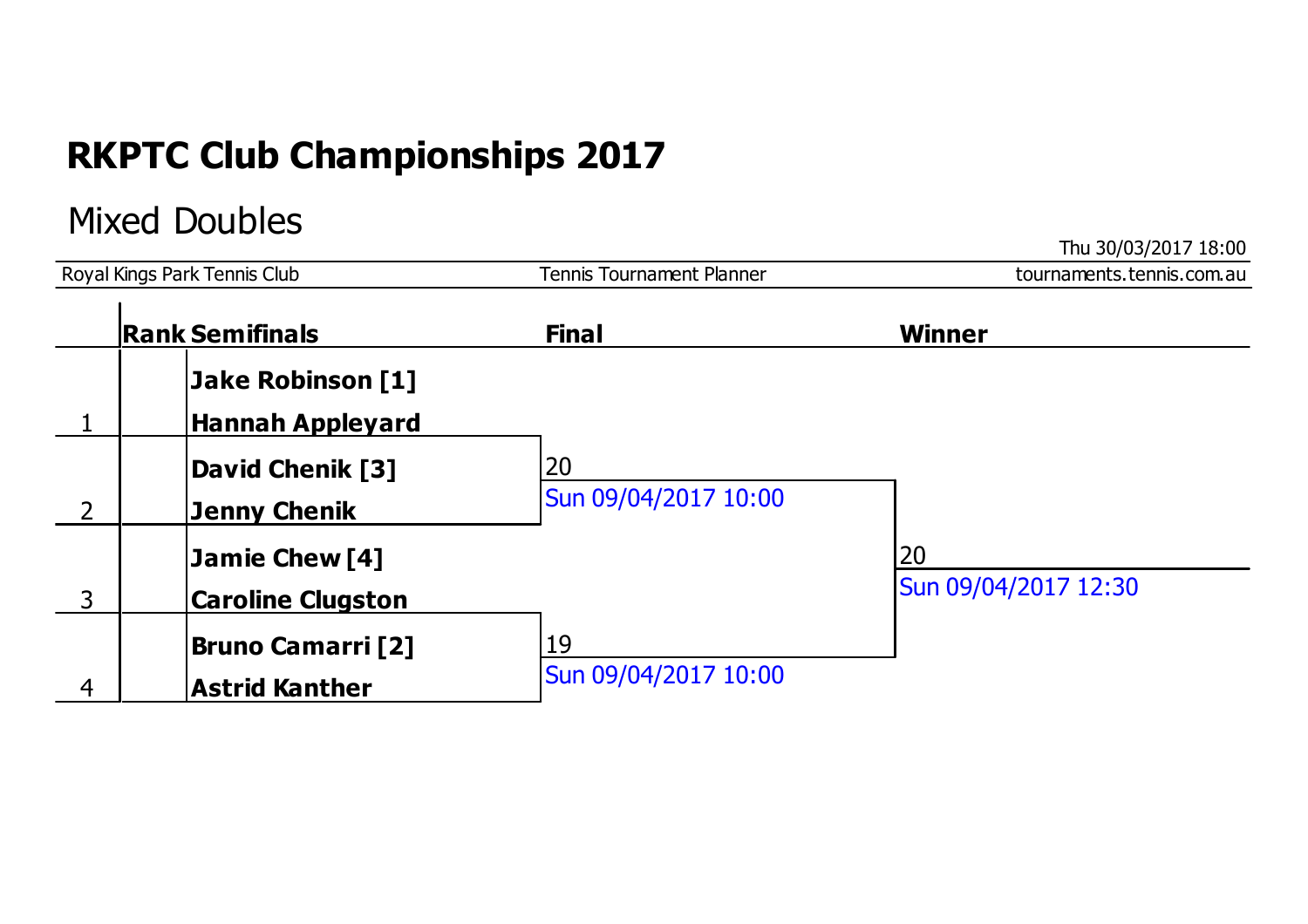### Mens Singles 50+

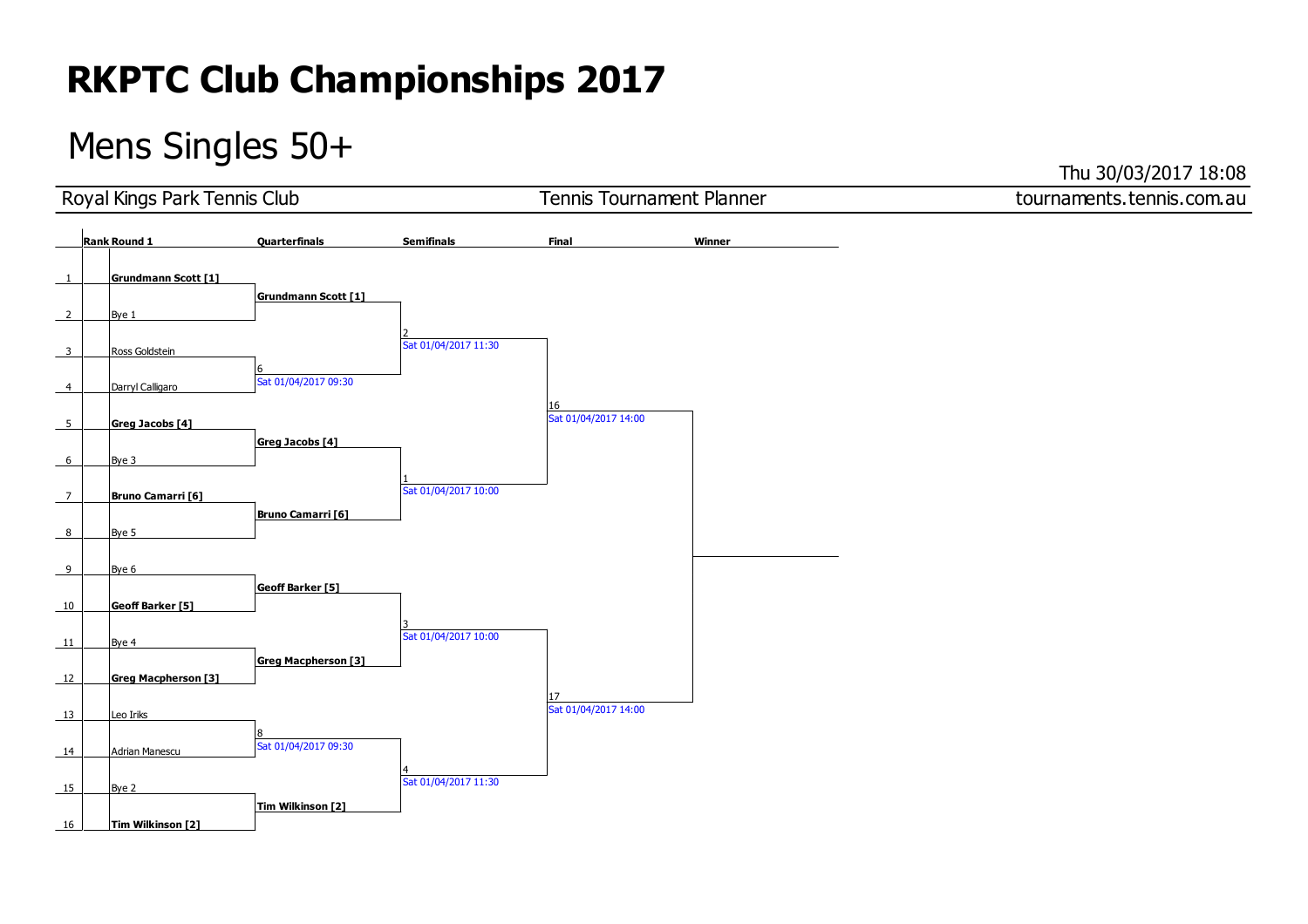### Mens Doubles 50+